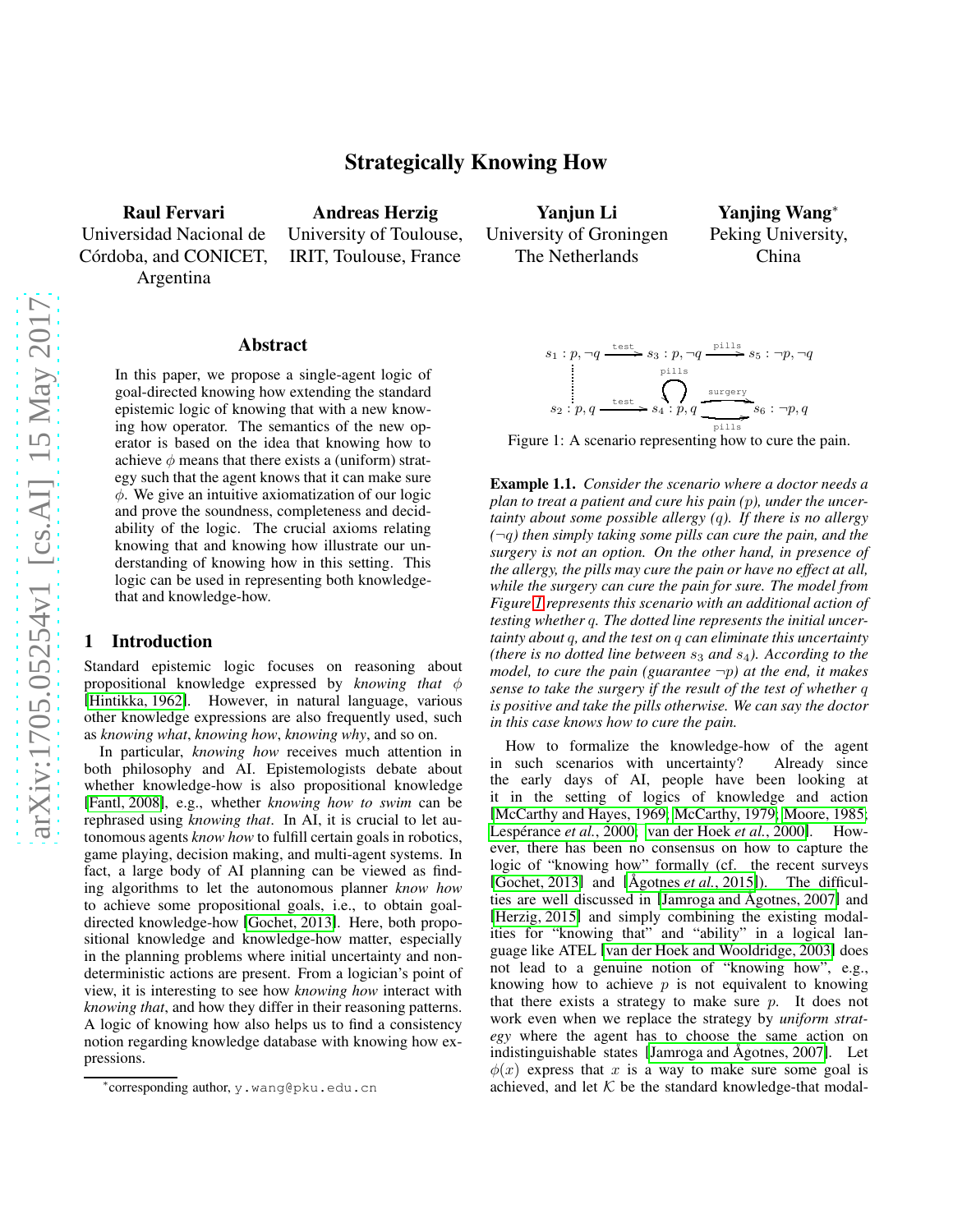ity. There is a crucial distinction between the *de dicto* reading of knowing how (K∃xφ(x)) and the desired *de re* reading  $(\exists x \mathcal{K} \phi(x))$  endorsed also by linguists and philosophers [\[Stanley and Williamson, 2001\]](#page-7-11). The latter implies the former, but not the other way round. For example, consider a variant of Example 1.1 where no test is available: then the doctor has *de dicto* knowledge-how to cure, but not the *de re* one. Proposals to capture the *de re* reading have been discussed in the literature, such as making the knowledge operator more constructive [Jamroga and Ågotnes, 2007], making the strategy explicitly specified [\[Herzig](#page-7-12) *et al.*, 2013; [Belardinelli, 2014\]](#page-7-13), or inserting  $K$  in-between an existential quantifier and the ability modality in see-to-that-it (STIT) logic [\[Broersen and Herzig, 2015\]](#page-7-14).

In [\[Wang, 2015;](#page-7-15) [Wang, 2016b\]](#page-7-16), a new approach is proposed by introducing a single new modality  $Kh$  of (conditional) goal-directed knowing how, instead of breaking it down into other modalities. This approach is in line with other *de re* treatments of non-standard epistemic logics of knowing whether, knowing what and so on (cf. [\[Wang, 2016a\]](#page-7-17) for a survey). The semantics of  $Kh$  is inspired by the idea of conformant planning based on linear plans [\[Smith and Weld, 1998;](#page-7-18) Yu *et al.*[, 2016\]](#page-7-19). It is shown that  $Kh$  is not a normal modality, e.g, knowing how to get drunk and knowing how to drive does not entail knowing how to drive when drunk. The work is generalized further in [\[Li and Wang, 2017;](#page-7-20) [Li, 2017\]](#page-7-21). However, in these previous works, there was no explicit knowing that modality  $K$  in the language and the semantics of  $Kh$  is based on linear plans, which does not capture the broader notion allowing branching plans or strategies that are essential in the scenarios like Example [1.1.](#page-0-1)

In this paper, we extend this line of work largely in the following aspects:

- Both the *knowing how* modality Kh and *knowing that* modality  $K$  are in the language.
- In contrast to the state-independent semantics [\[Wang, 2015;](#page-7-15) [Wang, 2016b\]](#page-7-16), we interpret Kh *locally* w.r.t. the current uncertainty.
- Instead of linear plans in [\[Wang, 2015\]](#page-7-15), the semantics of our  $\mathcal{K}h$  operator is based on strategies (branching plans).

The intuitive idea behind our semantics of  $\mathcal{K}h$  is that the agent knows how to achieve  $\phi$  iff (s)he has an executable uniform strategy  $\sigma$  such that the agent knows that:

- $\sigma$  guarantees  $\phi$  in the end given the uncertainty;
- $\bullet$   $\sigma$  always terminates after finitely many steps.

Note that for an agent to know how to make sure  $\phi$ , it is not enough to find a plan which works *de facto*, but the agent should know it works in the end. This is a strong requirement inspired by planning under uncertainty, where the collection of final possible outcomes after executing the plan is required to be a subset of the collection of the goal states [\[Geffner and Bonet, 2013\]](#page-7-22).

Technically, our contributions are summarized as follows:

• A logical language with both  $Kh$  and  $K$  operators with a semantics which fleshes out formally the above intuitions about knowing how.

- A complete axiomatization with intuitive axioms.
- Decidability of our logic.

The paper is organized as follows: Section [2](#page-1-0) lays out the language and semantics of our framework; Section [3](#page-2-0) proposes the axiomatization and proves its soundness; We prove the completeness of our proof system and show the decidability of the logic in Section [4](#page-4-0) before we conclude with future work.

# <span id="page-1-0"></span>2 Language and Semantics

Let PROP be a countable set of propositional symbols.

Definition 2.1 (Language). *The language is defined by the following BNF where*  $p \in \text{PROP}$ *:* 

$$
\phi := p \mid \neg \phi \mid (\phi \land \phi) \mid \mathcal{K}\phi \mid \mathcal{K}h\phi.
$$

*We use*  $\perp$ ,  $\vee$ ,  $\rightarrow$  *as usual abbreviations and write*  $\hat{K}$  *for*  $\neg K\neg$ . Definition 2.2 (Models). *A model* M *is a quintuple*  $\langle W, ACT, \sim, \{\stackrel{a}{\rightarrow} | a \in ACT\}, V \rangle$  where:

- W *is a non-empty set,*
- *ACT is a set of actions,*
- ∼ ⊆ W × W *is an equivalence relation on* W*,*
- $\bullet \stackrel{a}{\rightarrow} \subseteq W \times W$  *is a binary relation on* W, and
- $V: W \rightarrow 2^{PROP}$  *is a valuation.*

Note that the labels in ACT do not appear in the language. The graph in Example [1.1](#page-0-1) represents a model with omitted self-loops of ∼ (dotted lines), and the equivalence classes induced by  $\sim$  are  $\{s_1, s_2\}, \{s_3\}, \{s_4\}, \{s_5\}, \{s_6\}.$  In this paper we do not require any properties between  $\sim$  and  $\stackrel{a}{\rightarrow}$  to lay out the most general framework. We will come back to particular assumptions like *perfect recall* at the end of the paper. Given a model and a state s, if there exists t such that  $s \stackrel{a}{\rightarrow} t$ , we say that a is *executable* at s. Also note that the actions can be non-deterministic. For each  $s \in W$ , we use [s] to denote the equivalence class  $\{t \in W \mid s \sim t\}$ , and use  $[W]$  to denote the collection of all the equivalence classes on W w.r.t.  $\sim$ . We use  $[s] \stackrel{a}{\rightarrow} [t]$  to indicate that there are  $s' \in [s]$  and  $t' \in [t]$ such that  $s' \stackrel{a}{\rightarrow} t'$ . If there is  $t \in W$  such that  $[s] \stackrel{a}{\rightarrow} [t]$ , we say  $a$  is executable at [s].

Definition 2.3 (Strategies). *Given a model, a (uniformly executable)* strategy is a partial function  $\sigma : [W] \rightarrow ACT$  such *that*  $\sigma([s])$  *is executable at all*  $s' \in [s]$ *. Particularly, the empty function is also a strategy, the* empty strategy*.*

Note that the executability is as crucial as uniformity, without which the knowledge-how may be trivialized. We use  $dom(\sigma)$  to denote the domain of  $\sigma$ . Function  $\sigma$  can be seen as a binary relation such that  $([s], a), ([s], b) \in \sigma$  implies  $a = b$ . Therefore, if  $\tau$  is a restriction of  $\sigma$ , i.e.  $\tau \subseteq \sigma$ , it follows that  $dom(\tau) \subseteq dom(\sigma)$ , and  $\tau([s]) = \sigma([s])$  for all  $[s] \in dom(\tau)$ .

Definition 2.4 (Executions). *Given a strategy* σ *w.r.t a model* M*, a* possible execution *of* σ *is a possibly infinite sequence*

*of equivalence classes*  $\delta = [s_0][s_1] \cdots$  *such that*  $[s_i] \xrightarrow{\sigma([s_i])}$  $[s_{i+1}]$  *for all*  $0 \leq i < |\delta|$ *. Particularly,*  $[s]$  *is a possible execution if*  $[s] \notin \text{dom}(\sigma)$ *. If the execution is a finite sequence*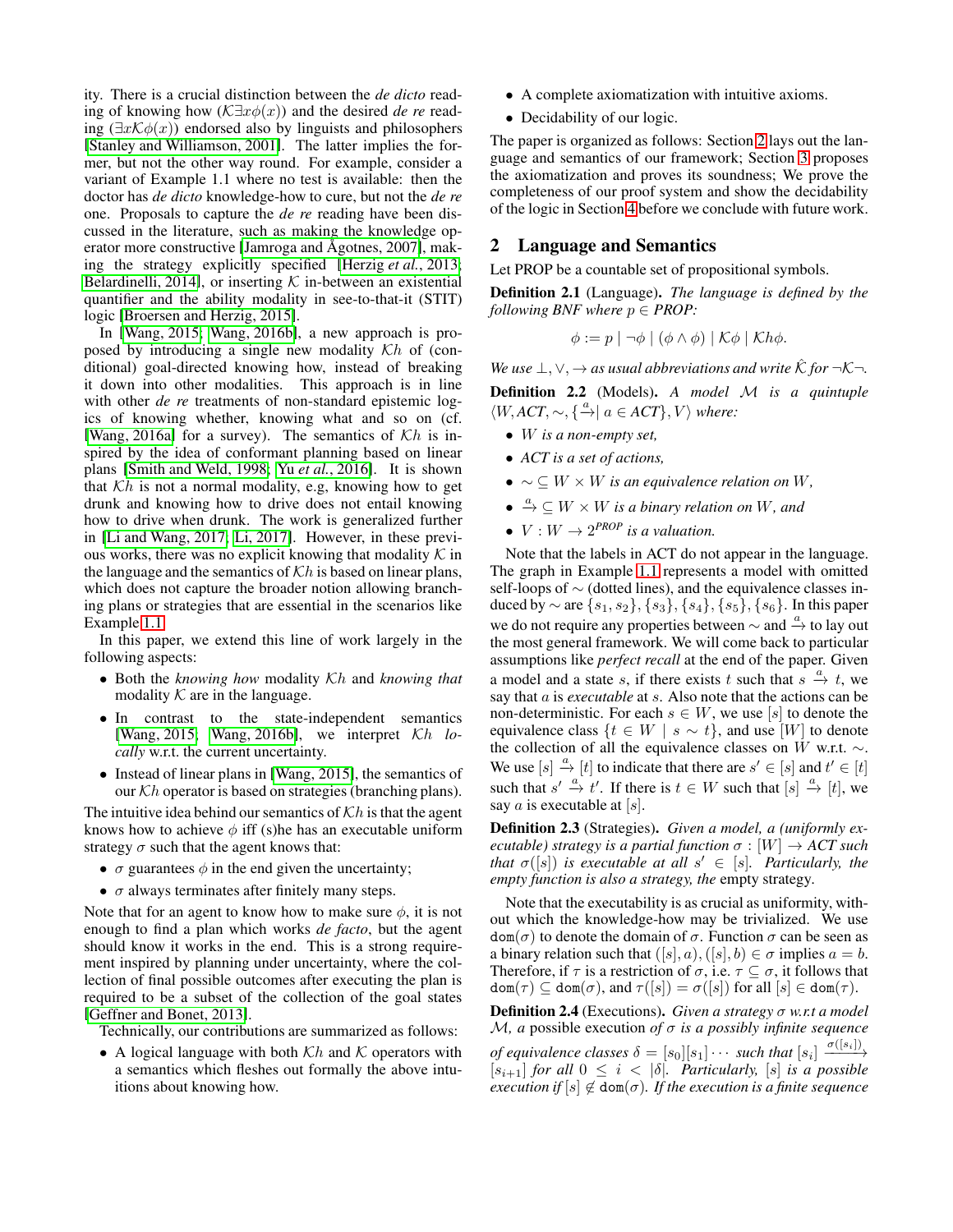$[s_0] \cdots [s_n]$ , we call  $[s_n]$  the **leaf-node**, and  $[s_i](0 \leq i < n)$ *an inner-node w.r.t. this execution. If it is infinite, then all*  $[s_i](i \in \mathbb{N})$  *are inner-nodes. A possible execution of*  $\sigma$  *is* complete *if it is infinite or its leaf-node is not in* dom( $\sigma$ ).

Given  $\delta = [s_0] \cdots [s_n]$  and  $\mu = [t_0] \cdots [t_m]$ , we use  $\delta \sqsubseteq \mu$ to denote that  $\mu$  *extends*  $\delta$ , i.e.,  $n \leq m$  and  $[s_i] = [t_i]$  for all  $0 \leq i \leq n$ . If  $\delta \sqsubseteq \mu$ , we define  $\delta \sqcup \mu = \mu$ . We use CELeaf( $\sigma$ , s) to denote the set of all leaf-nodes of all the  $\sigma$ 's complete executions (can be many due to non-determinism) starting from [s], and CEInner( $\sigma$ , s) to denote the set of all the inner-nodes of  $\sigma$ 's complete executions starting from [s]. CELeaf( $\sigma$ , s)∩CEInner( $\sigma$ , s) =  $\emptyset$  since if [s] is a leaf-node of a complete execution then  $\sigma$  is not defined at [s].

Definition 2.5 (Semantics). *Given a pointed model*  $M$ , *s*, the satisfaction relation  $\models$  is defined as follows:<br> $M \circ \models n$   $\iff n \in \mathcal{V}(s)$  $\iff n \in \mathcal{V}(n)$ 

| $J_{\mathbf{v}}$ , $J_{\mathbf{v}}$       |        | $\rightarrow$ $p \in V(3)$                                                                |
|-------------------------------------------|--------|-------------------------------------------------------------------------------------------|
| $\mathcal{M}, s \vDash \neg \phi$         |        | $\iff$ $M, s \nvDash \phi$                                                                |
| $\mathcal{M}, s \models \phi \land \psi$  |        | $\iff$ $\mathcal{M}, s \models \phi \text{ and } \mathcal{M}, s \models \psi$             |
| $\mathcal{M}, s \models \mathcal{K} \phi$ |        | $\iff$ for all s': s~s' implies $\mathcal{M}, s' \models \phi$                            |
| $\mathcal{M}, s \models \mathcal{K}h\phi$ | $\iff$ | there exists a strategy $\sigma$ such that                                                |
|                                           |        | $1.[t] \subseteq \llbracket \phi \rrbracket$ for all $[t] \in \mathtt{CELeaf}(\sigma, s)$ |
|                                           |        | 2. all its complete executions                                                            |
|                                           |        | starting from $[s]$ are finite,                                                           |
|                                           |        | $\mathcal{L} = \mathbf{I} \mathbf{I} \mathbf{I} + \mathbf{I} \mathbf{I} + \mathbf{I}$     |

*where*  $\llbracket \phi \rrbracket = \{ s \in W \mid \mathcal{M}, s \models \phi \}.$ 

Note that the two conditions for  $\sigma$  in the semantics of  $\mathcal{K}h$ reflect our two intuitions mentioned in the introduction. The implicit role of  $K$  in  $Kh$  will become more clear when the axioms are presented. Going back to Example [1.1,](#page-0-1) we can verify that  $Kh\neg p$  holds on  $s_1$  and  $s_2$  due to the strategy  $\sigma =$  $\{\{s_1, s_2\} \mapsto \texttt{test}, \{s_3\} \mapsto \texttt{pills}, \{s_4\} \mapsto \texttt{surgery}\}.$ Note that CELeaf( $\sigma$ ,  $s$ ) = {[ $s_5$ ],  $[s_6]$ } = {{ $s_5$ }, { $s_6$ }} and  $\lbrack \lbrack \neg p \rbrack \rbrack = \{s_5, s_6\}.$  On the other hand,  $\mathcal{K}h \neg q$  is not true on  $s_1$ : although the agent can guarantee  $\neg q$  *de facto* on  $s_1$  by taking a strategy such that  $\{s_1, s_2\} \mapsto$  test and  $\{s_3\} \mapsto$  pills, he cannot know it beforehand since nothing works at  $s_2$  to make sure  $\neg q$ . Readers may also verify that  $\mathcal{K}h(p \leftrightarrow q)$ holds at  $s_1$  and  $s_2$  (hint: a strategy is a partial function).

## <span id="page-2-0"></span>3 Axiomatization

#### 3.1 The proof system

System SKH

| Axioms        |                                                                             |      |                                 |  |
|---------------|-----------------------------------------------------------------------------|------|---------------------------------|--|
| TAUT          | all axioms of propositional logic                                           |      |                                 |  |
| DISTK         | $\mathcal{K}p \wedge \mathcal{K}(p \rightarrow q) \rightarrow \mathcal{K}q$ |      |                                 |  |
| Т             | $\mathcal{K}p \to p$                                                        |      |                                 |  |
| 4             | $\mathcal{K}p \to \mathcal{K}\mathcal{K}p$                                  |      |                                 |  |
| 5             | $\neg \mathcal{K} p \rightarrow \mathcal{K} \neg \mathcal{K} p$             |      |                                 |  |
| AxKtoKh       | $\mathcal{K}p \to \mathcal{K}hp$                                            |      |                                 |  |
| AxKhtoKhK     | $\mathcal{K}hp \to \mathcal{K}h\mathcal{K}p$                                |      |                                 |  |
| AxKhtoKKh     | $\mathcal{K}hp \to \mathcal{K}\mathcal{K}hp$                                |      |                                 |  |
| AxKhKh        | $\mathcal{K}h\mathcal{K}hp \to \mathcal{K}hp$                               |      |                                 |  |
| AxKhbot       | $\mathcal{K}h \perp \rightarrow \perp$                                      |      |                                 |  |
| <b>Rules:</b> |                                                                             |      |                                 |  |
| МP            | $\frac{\varphi, \varphi \to \psi}{\psi}$                                    | NECK | $\overline{\mathcal{K}}\varphi$ |  |
| MONOKh        | $\overline{\mathcal{K}h\varphi \to \mathcal{K}h\psi}$                       | SUB  |                                 |  |

Note that we have S5 axioms for K. AxKtoKh says if p is known then you know how to achieve  $p$  by doing nothing (we allow the empty strategy). AxKhtoKhK reflects the first condition in the semantics that the goal is known after the executions. We will come back to this axiom at the end of the paper. Note that the termination condition is not fully expressible in our language but AxKhbot captures part of it by ruling out strategies that have no terminating executions at all. AxKhKh essentially says that the strategies can be composed. Its validity is quite involved, to which we devote the next subsection. Finally, AxKhtoKKh is the positive introspection axiom for  $\mathcal{K}h$ , whose validity is due to uniformity of the strategies on indistinguishable states. The corresponding negative introspection can be derived by using AxKhtoKKh, 5 and T:

Proposition 3.1. ⊢ ¬Khp → K¬Khp*.*

*Proof.*

(1) 
$$
\neg KKhp \rightarrow \neg Khp
$$
 AxKhtoKKh  
\n(2)  $K \neg KKhp \rightarrow K \neg Khp$  (1), NECK  
\n(3)  $\neg KKhp \rightarrow K \neg KKhp$  5  
\n(4)  $\neg KKhp \rightarrow K \neg Khp$  (2), (3), MP  
\n(5)  $\neg Khp \rightarrow \neg KKhp$  T  
\n(6)  $\neg Khp \rightarrow K \neg Khp$  (4), (5), MP

Note that we do not have the K axiom for  $\mathcal{K}h$ . Instead, we have the monotonicity rule MONOKh. In fact, the logic is not normal, as desired, e.g.,  $\mathcal{K}hp \wedge \mathcal{K}hq \rightarrow \mathcal{K}h(p \wedge q)$  is not valid: the existence of two different strategies for different goals does not imply the existence of a unified strategy to realize both goals.

## 3.2 Validity of AxKhKh

AxKhKh is about the "sequential" compositionality of strategies. Suppose on some pointed model there is a strategy  $\sigma$ to guarantee that we end up with the states where on each s of them we have some other strategy  $\sigma_s$  to make sure p  $(KhKh)$ . Since the strategies are uniform, we only need to consider some  $\sigma_{[s]}$  for each [s]. Now to validate AxKhKh, we need to design a unified strategy to compose  $\sigma$  and those  $\sigma_{[s]}$ into one strategy to still guarantee  $p(Khp)$ . The general idea is actually simple: first ordering those leafnodes  $[s]$  (using Axiom of Choice); then by transfinite induction adjust  $\sigma_{\text{ls}}$ one by one to make sure these strategies can fit together as a unified strategy  $\theta$ ; finally, merge the relevant part of  $\sigma$  with  $\theta$  into the desired strategy. We make this idea precise below. First we need an observation:

<span id="page-2-1"></span>**Proposition 3.2.** *Given strategies*  $\tau$  *and*  $\sigma$  *with*  $\tau \subseteq \sigma$ *, if*  $[s] \in \text{dom}(\tau)$  *and*  $\text{dom}(\sigma) \cap \text{CELeaf}(\tau, s) = \emptyset$ *, then a sequence is* σ*'s complete execution from* [s] *if and only if it is* τ*'s complete execution from* [s]*.*

*Proof.* Left to Right: Let  $[s_0] \cdots [s_n] \cdots$  be a  $\sigma$ 's complete execution from [s]. We will show it is also a  $\tau$ 's complete execution from  $[s]$ . Firstly, we show it is a possible execution give  $\tau$  from [s]. If it is not, there exists [s<sub>i</sub>] such that  $[s_i]$  is not the leaf-node of this execution and that  $[s_i] \notin \text{dom}(\tau)$ . Let  $[s_j]$  be the minimal equivalence class in the sequence with such properties. It follows that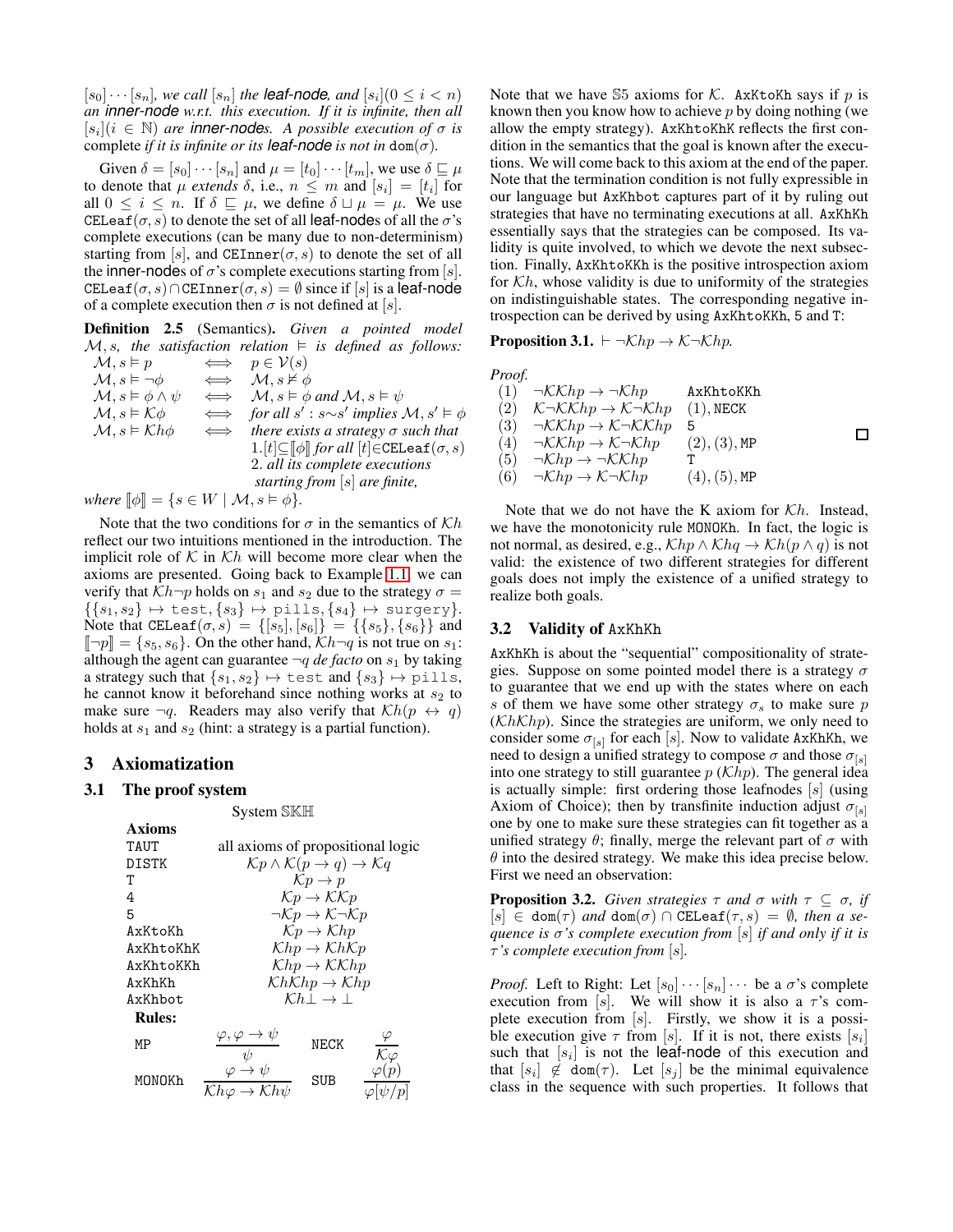$[s_j] \in \texttt{CELeaf}(\tau, s)$  and  $[s_j] \in \texttt{dom}(\sigma)$ . These are contradictory with dom $(\sigma) \cap \text{CELeaf}(\tau, s) = \emptyset$ .

Next we will show that  $[s_0] \cdots [s_n] \cdots$  be a  $\tau$ 's complete execution from  $[s]$ . It is obvious if the sequence is infinite. If it is finite, let the leaf-node is  $[s_m]$ . It follows that  $[s_m] \notin$  $dom(\sigma)$ . Since  $\tau \subseteq \sigma$ , it follows  $[s_m] \notin dom(\tau)$ . Therefore, the execution is complete given  $\tau$ .

Right to Left: Let  $[s_0] \cdots [s_n] \cdots$  be a  $\tau$ 's complete execution from [s], we will show it is also a  $\sigma$ 's complete execution from [s]. Since  $\tau \subseteq \sigma$ , it is also a possible execution given  $\sigma$ . If the execution is infinite, it is obvious. If it is finite, let the leaf-node is  $[s_m]$ . It follows that  $[s_m] \in \texttt{CELeaf}(\tau, s)$ . Since  $\texttt{dom}(\sigma) \cap \texttt{CELeaf}(\tau,s) = \emptyset$ , it follows that  $[s_m] \notin \texttt{dom}(\sigma)$ . Therefore, the execution is also complete give  $\sigma$ . □

**Proposition 3.3.**  $\models$  KhKh $\phi \rightarrow$  Kh $\phi$ .

*Proof.* Supposing  $M, s \models \mathcal{K}h\mathcal{K}h\phi$ , we will show that  $M, s \models Kh\phi$ . It follows by the semantics that there exists a strategy  $\sigma$  such that all  $\sigma$ 's complete executions from [s] are finite and  $[t] \subseteq \llbracket \mathcal{K}h\phi \rrbracket$  for all  $[t] \in \texttt{CELeaf}(\sigma, s)$  (\*). If  $[s] \notin \text{dom}(\sigma)$ , then CELeaf $(\sigma, s) = \{ [s] \}$ , and then it is trivial that  $M$ ,  $s \models Kh\phi$ . Next we focus on the case of  $[s] \in \text{dom}(\sigma)$ .

According to well-ordering theorem (equivalent to Axiom of Choice), we assume CELeaf $(\sigma, s) = \{S_i \mid i < \gamma\}$  where  $\gamma$  is an ordinal number and  $\gamma \geq 1$ . Let  $s_i$  be an element in  $S_i$ ; then  $[s_i] = S_i$ . Since  $\mathcal{M}, s_i \models \mathcal{K}h\phi$  for each  $i < \gamma$ , it follows that for each  $[s_i]$  there exists a strategy  $\sigma_i$  such that all  $\sigma_i$ 's complete executions from  $[s_i]$  are finite and  $[v] \subseteq [\![\phi]\!]$ for all  $[v] \in \texttt{CELeaf}(\sigma_i, s_i)$  (<). Next, in order to show  $\mathcal{M}, s \models \mathcal{K}h\phi$ , we need to define a strategy  $\tau$ . The definition consists of the following steps.

**Step I.** By induction on  $i$ , we will define a set of strategies  $\tau_i$  where  $0 \leq i < \gamma$ . Let  $f_i = \bigcup_{\beta < i} \tau_\beta$  and  $D_i =$  $\texttt{CEInner}(\sigma_i, s_i) \setminus (\texttt{dom}(f_i) \cup \{[v] \in \texttt{CELeaf}(f_i, t) \, \mid \, [t] \in$  $dom(f_i)$ ) we define:

- $\bullet~~ \tau_0 = \sigma_0|_{\texttt{CEInner}(\sigma_0, s_0)};$
- $\tau_i = f_i \cup (\sigma_i|_{D_i})$  for  $i > 0$ .

<span id="page-3-0"></span>Claim 3.3.1. *We have the following results:*

- *1. For each*  $0 \leq i < \gamma$ ,  $\tau_j \subseteq \tau_i$  if  $j < i$ ;
- 2. For each  $0 \leq i < \gamma$ ,  $\tau_i$  is a partial function;
- *3. For each*  $0 \leq i < \gamma$ ,  $\text{dom}(\tau_i) \cap \text{CELeaf}(\tau_j, t) = \emptyset$  *where*  $t \in \text{dom}(\tau_i)$  *if*  $j < i$ ;
- *4. For each*  $0 \leq i < \gamma$ , if  $\delta = [t_0] \cdots$  *is a*  $\tau_i$ *'s complete execution from*  $[t] \in \text{dom}(\tau_i)$  *then*  $|\delta| = n$  *for some*  $n \in$  $\mathbb{N}$  *and*  $[t_n] \subseteq [\![\phi]\!]$ ;
- *5. For each*  $0 \leq i < \gamma$ ,  $[s_i] \in \text{dom}(\tau_i)$  *or*  $[s_i] \subseteq [\![\phi]\!]$ *.*

#### *Proof of claim 3.3.1:*

1. It is obvious.

2. We prove it by induction on i. For the case of  $i = 0$ , it is obvious. For the case of  $i = \alpha > 0$ , it follows by the IH that  $\tau_\beta$  is a partial function for each  $\beta < \alpha$ . Furthermore, it follows by 1. that  $\tau_{\beta_1} \subseteq \tau_{\beta_2}$  for all  $\beta_1 < \beta_2 < \alpha$ . Thus, we have  $f_{\alpha} = \bigcup_{\beta < \alpha} \tau_{\beta}$  is a partial function. Since  $\sigma_{\alpha}$  is a partial function, in order to show  $\tau_{\alpha}$  is a partial function, we only need to show that  $\text{dom}(f_{\alpha}) \cap D_{\alpha} = \emptyset$ . Since  $D_{\alpha} = \text{CEInner}(\sigma_{\alpha}, s_{\alpha})$  $dom(f_{\alpha}) \setminus \{[v] \in \texttt{CELeaf}(f_{\alpha}, t) \mid t \in dom(f_{\alpha})\},\$ it is obvious that dom $(f_{\alpha}) \cap D_{\alpha} = \emptyset$ .

3. We prove it by induction on  $i$ . It is obvious for the case of  $i = 0$ . For the case of  $i = \alpha > 0$ , given  $j < \alpha$  and  $t \in \text{dom}(\tau_j)$ , we need to show that  $\text{dom}(\tau_\alpha) \cap$ CELeaf( $\tau_j, t$ ) =  $\emptyset$ . Supposing  $[v] \in \texttt{CELeaf}(\tau_j, t)$ , we will show that  $[v] \notin \text{dom}(\tau_\alpha)$ , namely  $[v] \notin \text{dom}(f_\alpha) \cup$  $D_{\alpha}$ . Since  $j < \alpha$  and  $f_{\alpha} = \bigcup_{\beta < \alpha} \tau_{\alpha}$ , it follows  $t \in$  $\text{dom}(f_{\alpha})$ . Moreover, due to  $D_{\alpha} = \text{CEInner}(\sigma_{\alpha}, s_{\alpha})$  $\text{dom}(f_{\alpha}) \setminus \{[v] \in \texttt{CELeaf}(f_{\alpha}, t) \mid t \in \text{dom}(f_{\alpha})\},\text{it fol-}$ lows  $[v] \notin D_{\alpha}$ .

Next, we only need to show  $[v] \notin \text{dom}(f_\alpha)$ . Assuming  $[v] \in \text{dom}(f_\alpha)$ , it follows that  $[v] \in \text{dom}(\tau_\beta)$  for some  $\beta < \alpha$ . There are two cases:  $j < \beta$  or  $j \ge \beta$ . If  $j < \beta$ , it follows by the IH that dom( $\tau_{\beta}$ ) ∩ CELeaf( $\tau_i, t$ ) =  $\emptyset$ . Contradiction. If  $j \ge \beta$ , it follows by 1. that  $\tau_{\beta} \subseteq \tau_j$ . Due to  $[v] \in \text{dom}(\tau_\beta)$ , it follows  $[v] \in \text{dom}(\tau_j)$ . It is contradictory with  $[v] \in \texttt{CELeaf}(\tau_i, t)$ . Thus, we have  $|v| \notin \text{dom}(f_{\alpha}).$ 

4. We prove it by induction on i. For the case of  $i = 0$ , due to dom $(\tau_0)$  = CEInner $(\sigma_0, s_0)$ , it follows that there is a  $\sigma_0$ 's possible execution  $[s_0] \cdots [s_m]$  such that  $m \in \mathbb{N}$ and  $[s_m] = [t]$ . Let  $\mu = [s_0] \cdots [s_{m-1}] \circ \delta$ . (If  $m = 0$  then  $\mu = \delta$ ). Since  $\delta$  is a  $\tau_0$ 's complete execution from [t], it follows that  $\mu$  is a  $\sigma_0$ 's complete execution from [ $s_0$ ]. It follows by ( $\triangleleft$ ) that  $\mu$  is finite. Thus,  $\delta = [t_0] \cdots [t_n]$  for some  $n \in \mathbb{N}$ . Since  $[t_n] \in$ CELeaf( $\sigma_0$ ,  $s_0$ ), it follows by ( $\blacktriangleleft$ ) that  $[t_n] \subseteq \llbracket \phi \rrbracket$ .

For the case of  $i = \alpha > 0$ , there are two situations:  $[t] \in \text{dom}(f_\alpha)$  or  $[t] \in D_\alpha$ . If  $[t] \in \text{dom}(f_\alpha)$ , it follows that  $[t] \in \text{dom}(\tau_\beta)$  for some  $\beta < \alpha$ . By 3, we have  $dom(\tau_{\alpha}) \cap \text{CELeaf}(\tau_{\beta}, t) = \emptyset$ . Since  $\delta$  is a  $\tau_{\alpha}$ 's complete execution, it follows by Proposition [3.2](#page-2-1) that  $\delta$  is also a  $\tau_\beta$ 's complete execution from [t]. It follows by the IH that  $|\delta| = n$  for some  $n \in \mathbb{N}$  and  $[t_n] \subseteq [\![\phi]\!]$ .

If  $[t] \in D_{\alpha}$ , there are two cases: there exist  $k < |\delta|$  and  $\beta < \alpha$  s.t.  $[t_k] \in \text{dom}(\tau_\beta)$ , or there do not exist such k and  $\beta$ . (Please note that  $|\delta| > 1$  due to the fact that  $\delta =$  $[t_0] \cdots$  is  $\tau_\alpha$ 's complete execution from  $[t] \in \text{dom}(\tau_\alpha)$ ).

- $-[t_k] \in \text{dom}(\tau_\beta)$  for some  $k < |\delta|$  and some  $\beta <$ α: It follows that  $\mu = [t_k] \cdots$  is a  $\tau_\alpha$ 's complete execution from  $[t_k]$ . By 3. and Proposition [3.2,](#page-2-1)  $\mu$ is a  $\tau_\beta$ 's complete execution from [t<sub>k</sub>]. By IH,  $\mu =$  $[t_k] \cdots [t_{k+n}]$  for some  $n \in \mathbb{N}$  and  $[t_{k+n}] \subseteq [\![\phi]\!]$ . Therefore,  $|\delta| = k + n$ .
- If there do not exist  $k < |\delta|$  and  $\beta < \alpha$  s.t.  $[t_k] \in \text{dom}(\tau_\beta)$ , it follows that  $\delta = [t_0] \cdots$  is a  $\sigma_{\alpha}$ 's possible execution from [t]. Since  $[t] \in D_{\alpha} \subseteq$ CEInner( $\sigma_{\alpha}$ ,  $s_{\alpha}$ ), then there is a  $\sigma_{\alpha}$ 's possible execution  $[s_0] \cdots [s_m]$  s.t.  $m \in \mathbb{N}$ ,  $[s_0] = [s_\alpha]$  and  $[s_m] = [t]$ . Let  $\mu = [s_0] \cdots [s_{m-1}] \circ \delta$ . (If  $m = 0$ then  $\mu = \delta$ ). It follows that  $\mu$  is  $\sigma_{\alpha}$ 's possible execution from  $s_{\alpha}$ . By ( $\triangleleft$ ), all  $\sigma_{\alpha}$ 's complete executions from  $s_{\alpha}$  are finite. Thus,  $\mu$  is finite. Therefore,  $\delta = [t_0] \cdots [t_n]$  for some  $n \in \mathbb{N}$ .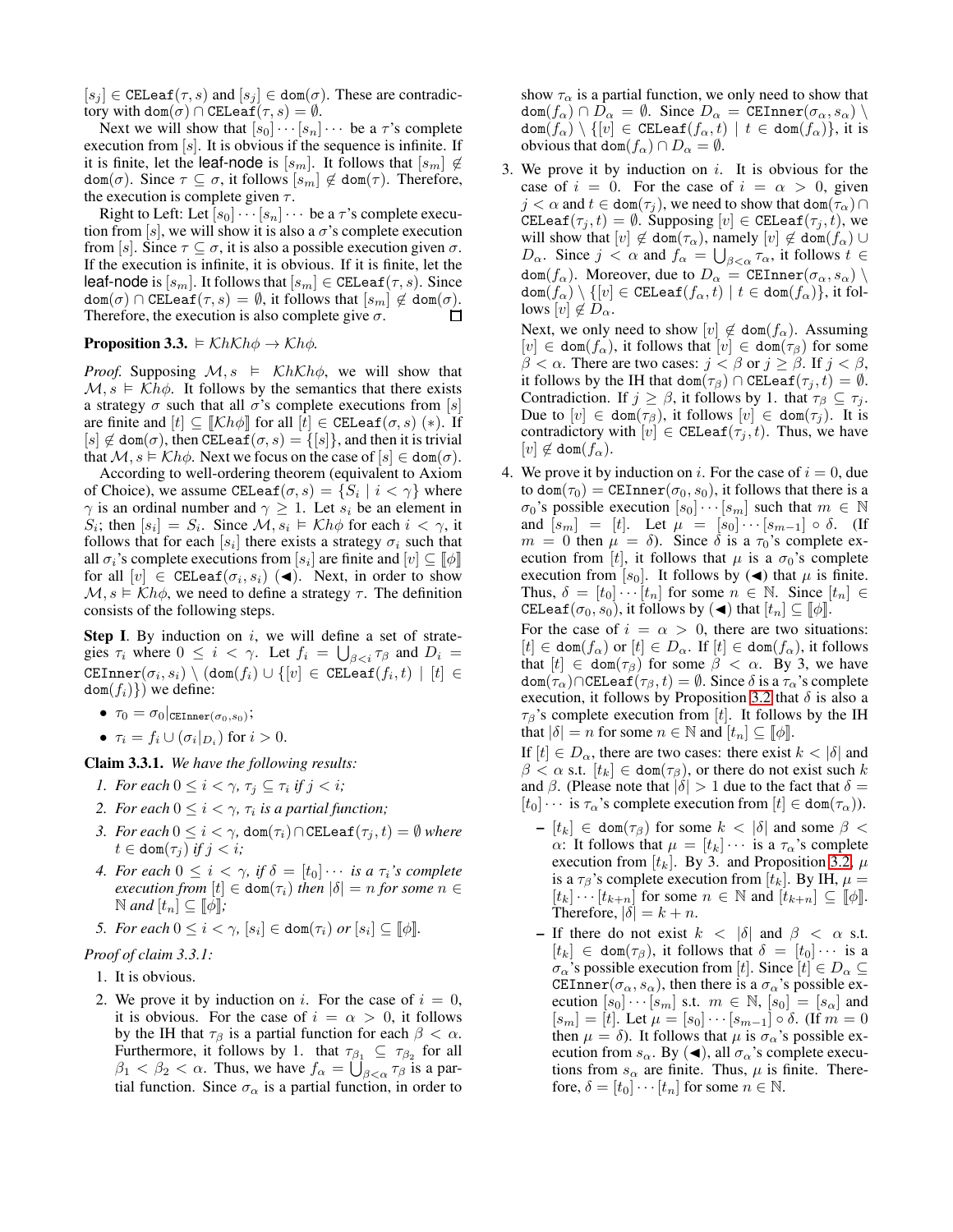We continue to show that  $[t_n] \subseteq \llbracket \phi \rrbracket$ . Since  $\delta =$  $[t_0] \cdots [t_n]$  is a  $\tau_\alpha$ 's complete execution from t and it is also a  $\sigma_{\alpha}$ 's possible execution from t, there are two cases:  $\overline{\left[t_n\right]} \in \texttt{CELeaf}(f_\alpha, t')$  for some  $t' \in$  $\text{dom}(f_{\alpha})$ , or  $\delta$  is a  $\sigma_{\alpha}$ 's complete execution from t. If  $[t_n] \in \texttt{CELeaf}(f_\alpha, t')$  for some  $t' \in \texttt{dom}(f_\alpha)$ , then there exists  $\beta < \alpha$  s.t.  $[t] \in \text{CELeaf}(\tau_\beta, t')$ and  $[t'] \in \text{dom}(\beta)$ . By IH,  $[t_n] \subseteq [\![\phi]\!]$ . If  $\delta$  is a  $\sigma_{\alpha}$ 's complete execution from t, it follows that  $\mu$  is a  $\sigma_{\alpha}$ 's complete execution from [ $s_{\alpha}$ ]. Then by ( $\blacktriangleleft$ ), we have  $[t_n] \subseteq \llbracket \phi \rrbracket$ .

5. If  $[s_i] \notin \text{dom}(\sigma_i)$ , it follows by  $(\blacktriangleleft)$  that  $[s_i] \subseteq [\![\phi]\!]$ . Otherwise, there are two cases:  $i = 0$  or  $i = \alpha > 0$ . If  $i = 0$ , it follows by  $[s_0] \in \text{dom}(\sigma_0)$  that  $[s_0] \in$ CEInner( $\sigma_0$ ,  $s_0$ ). Thus,  $[s_0] \in \text{dom}(\tau_0)$ .

If  $i = \alpha > 0$  and  $[s_\alpha] \in \text{dom}(\sigma_\alpha)$ , we will show that if  $[s_\alpha] \notin \text{dom}(\tau_\alpha)$  then  $[s_\alpha] \subseteq [\![\phi]\!]$ . Firstly, we have that  $[s_i] \in \text{CEInner}(\sigma_\alpha, s_\alpha)$ . Since  $[s_\alpha] \notin \text{dom}(\tau_\alpha)$ , it follows that  $[s_\alpha] \in \texttt{CELeaf}(f_\alpha, t)$  for some  $[t] \in$  $dom(f_\alpha)$ . It follows that there exists  $\beta < \alpha$  such that  $[s_\alpha] \in \texttt{CELeaf}(\tau_\beta, t)$  and  $t \in \texttt{dom}(\tau_\beta)$ . It follows by 4. that  $[s_i] \subseteq [\![\phi]\!]$ .

Ë

**Step II**. We define  $\tau_{\gamma} = \bigcup_{i < \gamma} \tau_i$ . It follows by 1. and 2. of Claim [3.3.1](#page-3-0) that  $\tau_{\gamma}$  is indeed a partial function. Then we prove the following claim.

<span id="page-4-1"></span>**Claim 3.3.2.** *If*  $\delta = [t_0] \cdots$  *is a*  $\tau_\gamma$ *'s complete execution from*  $[t] \in \text{dom}(\tau_{\gamma})$  *then*  $|\delta| = n$  *for some*  $n \in \mathbb{N}$  *and*  $[t_n] \subseteq [\![\phi]\!]$ 

*Proof of claim 3.3.2:* Since  $[t] \in \text{dom}(\tau_{\gamma})$ , it follows that  $[t] \in \text{dom}(\tau_i)$  for some  $i < \gamma$ . It follows by 5. of Claim [3.3.1](#page-3-0) that all  $\tau_i$ 's complete executions from [t] are finite. Thus, there exists  $\mu \sqsubseteq \delta$  such that  $|\mu| = n$  for some  $n \in \mathbb{N}$  and  $\mu$ is  $\tau_i$ 's complete execution from [t]. It follows by 5. of Claim [3.3.1](#page-3-0) that  $[t_n] \subseteq [\![\phi]\!]$ .

Next, we only need to show  $\delta = \mu$ . If not, then  $\delta =$  $[t_0] \cdots [t_n][t_{n+1}] \cdots$ . We then have that there exists  $j < \gamma$ such that  $\{t_k | 0 \leq k \leq n\} \subseteq \text{dom}(\tau_j)$ . It cannot be that  $j \leq i$ . Otherwise,  $\mu$  is not  $\tau_i$ 's complete execution since  $\tau_j \subseteq \tau_i$  by 1. of Claim [3.3.1.](#page-3-0) Thus, we have  $j > i$ . Since we also have that  $[t_n] \in \text{dom}(\tau_j)$ ,  $[t_n] \in \text{CELeaf}(\tau_i, t)$  and  $t \in \text{dom}(\tau_i)$ , this is contradictory with 3. of Claim [3.3.1.](#page-3-0) Therefore, we have  $\delta = \mu$ .

**Step III.** We define  $\tau$  as  $\tau = \tau_{\gamma} \cup (\sigma|_{C})$  where  $C =$  $\texttt{CEInner}(\sigma,s) \,\setminus\, (\texttt{dom}(\tau_{\gamma}) \,\cup\, \{[v] \,\in\, \texttt{CELeaf}(\tau',t) \,\mid\, [t] \,\in\,$  $dom(\tau_{\gamma})$ ) and  $\sigma$  is the strategy mentioned at (\*). Since both  $\tau_{\gamma}$  and  $\sigma|_{C}$  are partial functions,  $\tau$  is also a partial function. We then prove the following claim.

<span id="page-4-2"></span>**Claim 3.3.3.** *If*  $\delta = [t_0] \cdots$  *is a*  $\tau$ *'s complete execution from*  $[t] \in \text{dom}(\tau)$  *then*  $|\delta| = n$  *for some*  $n \in \mathbb{N}$  *and*  $[t_n] \subseteq [\![\phi]\!]$ *.* 

*Proof of claim 3.3.3:* Since  $\text{dom}(\tau) = \text{dom}(\tau) \cup C$ , there are two cases:  $[t] \in \text{dom}(\tau_{\gamma})$  or  $[t] \in C$ .

If  $[t] \in \text{dom}(\tau_{\gamma})$ , it follows that CELeaf $(\tau_{\gamma}, t) \cap C = \emptyset$ . Moreover, we have CELeaf( $\tau_{\gamma}, t$ )  $\cap$  dom( $\tau_{\gamma}$ ) =  $\emptyset$ . Thus, we have CELeaf( $\tau_{\gamma}, t$ ) ∩ dom( $\tau$ ) =  $\emptyset$ . It follows by Proposition [3.2](#page-2-1) that  $\delta$  is a  $\tau_{\gamma}$ 's complete execution from from [t]. It fol-lows by Claim [3.3.2](#page-4-1)  $|\delta| = n$  for some  $n \in \mathbb{N}$  and  $[t_n] \subseteq [\![\phi]\!]$ 

If  $[t] \in C$ , there are two cases: there exists  $k < |\delta|$  such that  $[t_k] \in \text{dom}(\tau_\gamma)$ , or there does not exists such k. (Please note that  $|\delta| > 1$  due to the fact that  $\delta = [t_0] \cdots$  is  $\tau$ 's complete execution from  $|t| \in \text{dom}(\tau)$ ).

- $[t_k] \in \text{dom}(\tau_\gamma)$  for some  $k < |\delta|$ : It follows that  $\mu = [t_k] \cdots$  is a  $\tau$ 's complete execution from  $[t_k]$ . Since  $dom(\tau) \cap CELeaf(\tau_{\gamma}, t_k) = \emptyset$ . It follows by Proposi-tion [3.2](#page-2-1) that  $\mu$  is a  $\tau_{\gamma}$ 's complete execution from [ $t_k$ ]. It follows by Claim [3.3.2](#page-4-1) that  $\mu = [t_k] \cdots [t_{k+n}]$  for some  $n \in \mathbb{N}$  and  $[t_{k+n}] \subseteq [\![\phi]\!]$ . Therefore,  $|\delta| = k + n$ .
- If there does not exist  $k < |\delta|$  s.t.  $[t_k] \in \text{dom}(\tau_\gamma)$ , then  $\delta = [t_0] \cdots$  is a  $\sigma$ 's possible execution from [t]. Since  $[t] \in C \subseteq \text{CEInner}(\sigma, s)$ , then there is a  $\sigma$ 's possible execution  $[s_0] \cdots [s_m]$  s.t.  $m \in \mathbb{N}$ ,  $[s_0] = [s]$  and  $[s_m] =$ [t]. Let  $\mu = [s_0] \cdots [s_{m-1}] \circ \delta$ . (If  $m = 0$  then  $\mu = \delta$ ). It follows that  $\mu$  is  $\sigma$ 's possible execution from s. By  $(*),$ all  $\sigma$ 's complete executions from s are finite. Thus,  $\mu$  is finite. Therefore,  $\delta = [t_0] \cdots [t_n]$  for some  $n \in \mathbb{N}$ . We continue to show that  $[t_n] \subseteq \llbracket \phi \rrbracket$ . Since  $\delta =$  $[t_0] \cdots [t_n]$  is a  $\tau$ 's complete execution from t and it is also a  $\sigma$ 's possible execution from t, there are two cases:  $[t_n] \in \texttt{CELeaf}(\tau_\gamma, t')$  for some  $t' \in \texttt{dom}(\tau_\gamma)$ , or  $\delta$  is a  $\sigma$ 's complete execution from t. If  $[t_n] \in \text{CELeaf}(\tau_\gamma, t')$ for some  $[t'] \in \text{dom}(\tau_{\gamma})$ , it follows by Claim [3.3.2](#page-4-1) that  $[t_n] \subseteq [\![\phi]\!]$ . If  $\delta$  is a  $\sigma$ 's complete execution from t, it follows that  $\mu$  is a  $\sigma$ 's complete execution from [s]. It follows that  $[t_n] = S_i$  for some  $0 \leq i < \gamma$ . Since  $\delta = [t_0] \cdots [t_n]$  is  $\tau$ 's complete execution from  $[t] \in \text{dom}(\tau_{\gamma})$ , it follows  $[t_n] \notin \text{dom}(\tau_{\gamma})$ . We then have  $[t_n] \notin \text{dom}(\tau_i)$ , namely  $S_i \notin \tau_i$ . It follows by 5. of

Next, we continue to show that  $\mathcal{M}, s \models \mathcal{K}h\phi$  with the assumption that  $[s] \in \text{dom}(\sigma)$ . Since  $[s] \in \text{dom}(\sigma)$ , we have  $[s] \in \text{CEInner}(\sigma, s)$ . There are two cases:  $[s] \in \text{dom}(\tau)$ or not. If  $[s] \in \text{dom}(\tau)$ , it follows by claim [3.3.3](#page-4-2) that  $\mathcal{M}, s \models \mathcal{K}h\phi$ . If  $[s] \notin \text{dom}(\tau)$ , due to  $[s] \in \text{CEInner}(\sigma, s)$ , it follows that  $[s] \in \texttt{CELeaf}(\tau_{\gamma}, t)$  for some  $[t] \in \texttt{dom}(\tau_{\gamma})$ . It follows by Claim [3.3.2](#page-4-1) that  $[s] \subseteq [\![\phi]\!]$ . It follows that  $\mathcal{M}, s \models \mathcal{K}\phi$ . It is obvious that  $\mathcal{M}, s \models \mathcal{K}h\phi$ . □

 $\blacksquare$ 

Claim [3.3.1](#page-3-0) that  $S_i \subseteq [\![\phi]\!]$ , namely  $[t_n] \subseteq [\![\phi]\!]$ .

**Theorem 3.4** (Soundness). *If*  $\vdash \phi$  *then*  $\models \phi$ .

### <span id="page-4-0"></span>4 Completeness and Decidability

Let  $\Phi$  be a subformula-closed set of formulas. It is obvious that  $\Phi$  is countable since the whole language itself is countable. Given a set of formulas  $\Delta$ , let:  $\Delta|_{\mathcal{K}} = {\mathcal{K}\phi \mid \mathcal{K}\phi \in \Delta}$ ,  $\Delta|_{\neg \mathcal{K}} = {\neg \mathcal{K} \phi \mid \neg \mathcal{K} \phi \in \Delta}, \Delta|_{\mathcal{Kh}} = {\mathcal{K} h \phi \mid \mathcal{Kh} \phi \in \Delta},$  $\Delta|_{\neg \mathcal{K}h} = \{\neg \mathcal{K}h\phi \mid \neg \mathcal{K}h\phi \in \Delta\}$ . Below we define the closure of Φ, and use it to build a canonical model w.r.t. Φ. We will show that when  $\Phi$  is finite then we can build a finite model.

<span id="page-4-3"></span>Definition 4.1. cl(Φ) *is defined as:*

$$
cl(\Phi) = \Phi \cup \{ \mathcal{K}\phi \mid \phi \in \Phi \}.
$$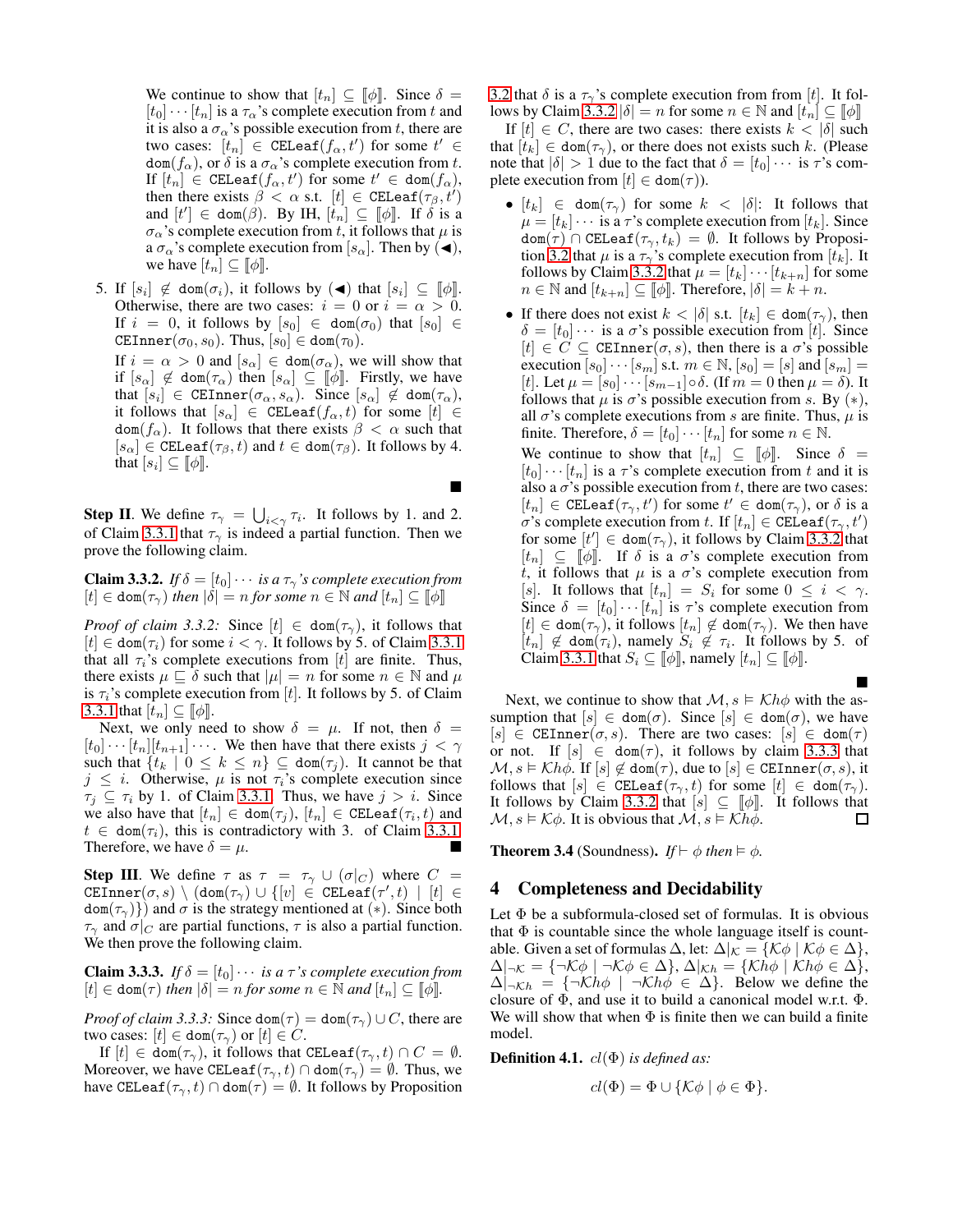**Definition 4.2** (Atom). Let  $cl(\Phi) = \{\psi_i \mid i \in \mathbb{N}\}\$ . The *formula set*  $\Delta = \{Y_i \mid i \in \mathbb{N}\}$  *is an atom of cl*( $\Phi$ ) *if* 

- $Y_i = \psi_i$  or  $Y_i = \neg \psi_i$  for all  $\psi_i \in cl(\Phi)$ ;
- ∆ *is consistent.*

Note that if  $\Phi$  is the whole language then an atom is simply a maximal consistent set. By a standard inductive construction, we can obtain the Lindenbaum-like result in our setting (which is useful to show the existence lemma for  $K$ ):

<span id="page-5-0"></span>**Proposition 4.3.** *Let*  $\Delta$  *be an atom of*  $cl(\Phi)$ ,  $\Gamma \subseteq \Delta$  *and*  $\phi \in cl(\Phi)$ *. If*  $\Gamma \cup {\{\pm \phi\}}$  *is consistent then there is an atom*  $\Delta'$  *of cl*( $\Phi$ ) *such that*  $(\Gamma \cup \{\pm \phi\}) \subseteq \Delta'$ , where  $\pm \phi = \phi$  *or*  $\pm\phi=\neg\phi$ .

*Proof.* Let  $\Gamma = \{\phi_k \mid k \in \mathbb{N}\}\$ . Since  $\Delta$  is an atom and  $\Gamma \subseteq \Delta$ , it follows that there is a set  $\Gamma' = \{ \chi_k \in cl(\Phi) \mid \Psi \}$  $k \in \mathbb{N}$  such that  $\phi_k = \chi_k$  or  $\phi_k = \neg \chi_k$  for all  $k \in \mathbb{N}$ . Let  $\psi_1, \dots, \psi_n, \dots$  be all the formulas in  $cl(\Phi) \setminus \Gamma' \setminus \{\phi\}$ . We define  $\Gamma_i$  as below.

$$
\Gamma_0 = \Gamma \cup \{\pm \phi\}
$$
\n
$$
\Gamma_{i+1} = \begin{cases}\n\Gamma_i \cup \{\psi_i\} & \text{if } \Gamma_i \cup \{\psi_i\} \text{ is consistent} \\
\Gamma_i \cup \{\neg \psi_i\} & \text{else}\n\end{cases}
$$

Firstly, we will show  $\Gamma_i$  is consistent for all  $i \in \mathbb{N}$ . Since  $\Gamma_0$  is consistent, we only need to show that if  $\Gamma_i$  is consistent then  $\Gamma_{i+1}$  is consistent, i.e. either  $\Gamma_i \cup \{\psi_i\}$  or  $\Gamma_i \cup \{\neg \psi_i\}$  is consistent. Assuming both  $\Gamma_i \cup \{\psi_i\}$  and  $\Gamma_i \cup \{\neg \psi_i\}$  are not consistent, it follows that  $\Gamma_i \vdash \neg \psi_i$  and  $\Gamma_i \vdash \psi_i$ . That is,  $\Gamma_i$ is inconsistent. Contradiction. Therefore, either  $\Gamma_i \cup {\psi_i}$  or  $\Gamma_i \cup \{\neg \psi_i\}$  is consistent.

Let  $\Delta' = \bigcup_{i \in \mathbb{N}} \Gamma_i$ . It follows that  $\Delta'$  is consistent. It is obvious that either  $\psi \in \Delta'$  or  $\neg \psi \in \Delta'$  for all  $\psi \in cl(\Phi)$ . Therefore,  $\Delta'$  is an atom of  $cl(\Phi)$ .  $\Box$ 

Definition 4.4. *Given a subformula-closed* Φ*, the canonical model*  $\mathcal{M}^{\Phi} = \langle W, ACT, \sim, \{ \stackrel{x}{\rightarrow} \mid x \in ACT \}, V \rangle$  *is defined as:* 

- $W = {\Delta | \Delta$  *is an atom of cl*( $\Phi$ )};
- $ACT = \{\phi \mid Kh\phi \in \Phi\}$ ;
- $\Delta \sim \Delta'$  *iff*  $\Delta|_{\mathcal{K}} = \Delta'|_{\mathcal{K}}$ *;*
- *for each*  $\phi \in ACT$ ,  $\Delta \stackrel{\phi}{\rightarrow} \Delta'$  *iff*  $Kh\phi$ ,  $\neg K\phi \in \Delta$  *and*  $K\phi \in \Delta';$
- *for each*  $p \in \Phi$ *,*  $p \in V(\Delta)$  *iff*  $p \in \Delta$ *.*

Note that we use formulas that the agent knows how to achieve as the action labels, and we introduce an action transition if it is necessary, i.e.,  $\mathcal{K}h\phi$  but  $\neg \mathcal{K}\phi$  (empty strategy does not work). Requiring  $K\phi \in \Delta'$  is to reflect the first condition in the semantics of  $\mathcal{K}h$ . Using NECK, DISTK and Proposition [4.3,](#page-5-0) it is routine to show the existence lemma for  $K$ :

<span id="page-5-2"></span>**Proposition 4.5.** *Let*  $\Delta$  *be a state in*  $\mathcal{M}^{\Phi}$ *, and*  $\mathcal{K}\phi \in cl(\Phi)$ *. If*  $K\phi \notin \Delta$  *then there exists*  $\Delta' \in [\Delta]$  *such that*  $\neg \phi \in \Delta'.$ 

*Proof.* Let  $\Gamma = \Delta |_{\mathcal{K}} \cup \Delta |_{\neg \mathcal{K}} \cup \{\neg \phi\}$ .  $\Gamma$  is consistent. If not, there are  $\mathcal{K}\phi_i, \cdots, \mathcal{K}\phi_n$  and  $\neg \mathcal{K}\psi_1, \cdots, \neg \mathcal{K}\psi_m$  in  $\Delta$  such that

$$
\vdash \mathcal{K}\phi_1 \wedge \cdots \wedge \mathcal{K}\phi_n \wedge \neg \mathcal{K}\psi_1 \wedge \cdots \wedge \neg \mathcal{K}\psi_m \rightarrow \phi.
$$

Following by NECK and DISTK, we have

 $\vdash \mathcal{K}(\mathcal{K}\phi_i \wedge \cdots \wedge \mathcal{K}\phi_n \wedge \neg \mathcal{K}\psi_1 \wedge \cdots \wedge \neg \mathcal{K}\psi_m) \rightarrow \mathcal{K}\phi.$ 

Since the epistemic operator K is distributive over  $\land$  and  $\vdash$  $\mathcal{KK}\phi_i \leftrightarrow \mathcal{K}\phi_i$  for all  $1 \leq i \leq n$  and  $\vdash \mathcal{K} \neg \mathcal{K} \psi_i \leftrightarrow \neg \mathcal{K} \psi_i$  for all  $1 \leq i \leq m$ , we have

$$
\vdash \mathcal{K}\phi_i \wedge \cdots \wedge \mathcal{K}\phi_n \wedge \neg \mathcal{K}\psi_1 \wedge \cdots \wedge \neg \mathcal{K}\psi_m \rightarrow \mathcal{K}\phi.
$$

Since  $\mathcal{K}\phi_i,\cdots,\mathcal{K}\phi_n$  and  $\neg \mathcal{K}\psi_1,\cdots,\neg \mathcal{K}\psi_m$  are all in  $\Delta$  and  $K\phi \in cl(\Phi)$ , it follows that  $K\phi \in \Delta$ . It is contradictory with the assumption that  $K\phi \notin \Delta$ . Therefore, Γ is consistent. It follows by Proposition [4.3](#page-5-0) that there exists an atom  $\Delta'$  of  $cl(\Phi)$  such that  $\Gamma \subseteq \Delta'$ . Since  $(\Delta | \kappa \cup \Delta | \neg \kappa) \subseteq \Delta'$ , we have  $\Delta' \sim \Delta$ , that is,  $\Delta' \in [\Delta]$ . □

<span id="page-5-1"></span>**Proposition 4.6.** *Let*  $\Delta$  *and*  $\Delta'$  *be two states in*  $\mathcal{M}^{\Phi}$  *such that*  $\Delta \sim \Delta'$ . We have  $\Delta |_{\mathcal{K}h} = \Delta' |_{\mathcal{K}h}$ .

*Proof.* For each  $Kh\phi \in \Delta$ , by Definition [4.1,](#page-4-3)  $Kh\phi \in \Phi$ . Then  $\mathcal{K}\mathcal{K}h\phi \in cl(\Phi)$ . For each  $\mathcal{K}h\phi \in \Delta$ , by Axiom AxKhtoKKh, we have  $\mathcal{K}\mathcal{K}h\phi \in \Delta$ . Since  $\Delta \sim \Delta'$ , then  $\mathcal{K}\mathcal{K}h\phi \in \Delta'$ , and by Axiom T,  $\mathcal{K}h\phi \in \Delta'$ . Then we showed that  $\mathcal{K}h\phi \in \Delta$  implies  $\mathcal{K}h\phi \in \Delta'$ . Similarly we can prove  $\mathcal{K}h\phi \in \Delta'$  implies  $\mathcal{K}h\phi \in \Delta$ . Hence,  $\Delta|_{\mathcal{K}h} = \Delta'|_{\mathcal{K}h}$ . □

<span id="page-5-3"></span>The following is a crucial observation for the latter proofs. **Proposition 4.7.** *Let*  $\Delta$  *be a state in*  $\mathcal{M}^{\Phi}$  *and*  $\psi \in ACT$  *be executable at*  $[\Delta]$ *. If*  $Kh\phi \in \Delta'$  *for all*  $\Delta'$  *with*  $[\Delta] \stackrel{\psi}{\rightarrow} [\Delta']$ *then*  $Kh\phi \in \Delta$ *.* 

*Proof.* First, we show that  $K\psi$  is not consistent with  $\neg Kh\phi$ . It is obvious that  $\mathcal{K}h\phi \in cl(\Phi)$ . Since  $\psi$  is executable at  $[\Delta]$ , there are atoms  $\Gamma_1$  and  $\Gamma_2$  s.t.  $\Gamma_1 \stackrel{\psi}{\to} \Gamma_2$ . Then  $K\psi \in \Gamma_2$ . Assuming that  $K\psi$  is consistent with  $\neg Kh\phi$ , by Proposition [4.3](#page-5-0) there exists an atom  $\Gamma$  of  $cl(\Phi)$  s.t.  $\{\mathcal{K}\psi, \neg \mathcal{K}h\overline{\phi}\}\subseteq \Gamma$ . Since  $\psi \in$  ACT is executable at  $[\Delta]$ , then by definition of  $\psi$ ,  $\sim$  and Proposition [4.6,](#page-5-1)  $\mathcal{K}h\psi$ ,  $\neg \mathcal{K}\psi \in \Delta$ . It follows that  $\Delta \stackrel{\psi}{\rightarrow} \Gamma$ , then  $[\Delta] \stackrel{\psi}{\rightarrow} [\Gamma]$ . This is contradictory with the assumption that  $\mathcal{K}h\phi \in \Delta'$  for all  $\Delta'$  with  $[\Delta] \stackrel{\psi}{\rightarrow} [\Delta']$ . Then  $K\psi$  is not consistent with  $\neg Kh\phi$ . Hence,  $\vdash K\psi \rightarrow Kh\phi$ .

Since  $\vdash$  K $\psi$  → Kh $\phi$ , it follows by Rule MONOKh and Axiom AxKhtoKhK that  $\vdash$  Khψ → KhKh $\phi$ . Moreover, it follows by Axiom AxKhKh that  $\vdash$  Kh $\psi \rightarrow$  Kh $\phi$ . Since  $\psi$  is executable at  $[\Delta]$ , it follows by the definition of  $\stackrel{\psi}{\rightarrow}$  and Propo-sition [4.6](#page-5-1) that  $Kh\psi \in \Delta$ . Therefore, we have  $Kh\phi \in \Delta$ .  $\square$ 

**Lemma 4.8.** For each 
$$
\phi \in cl(\Phi)
$$
,  $\mathcal{M}^{\Phi}, \Delta \vDash \phi$  iff  $\phi \in \Delta$ .

*Proof.* We prove it by induction on  $\phi$ . We only focus on the case of  $Kh\phi$ ; the other cases are straightforward, e.g.,  $K\phi$ case can proved based on Proposition [4.5.](#page-5-2) Note that if  $\mathcal{K}h\phi \in$  $cl(\Phi)$  then  $\phi \in cl(\Phi)$  thus by Definition [4.1](#page-4-3)  $\mathcal{K}\phi \in cl(\Phi)$ .

**Right to Left:** If  $\mathcal{K}h\phi \in \Delta$ , we will show  $\mathcal{M}^{\Phi}, \Delta \models \mathcal{K}h\phi$ . Firstly, there are two cases:  $K\phi \in \Delta$  or  $K\phi \notin \Delta$ . If  $K\phi \in \Delta$ , then  $K\phi, \phi \in \Delta'$  for all  $\Delta' \in [\Delta]$ . Since  $\phi \in \Phi$ , it follows by IH that  $\mathcal{M}^{\Phi}, \Delta' \models \phi$  for all  $\Delta' \in [\Delta]$ . Therefore,  $\mathcal{M}^{\Phi}, \Delta \models \mathcal{K}\phi$ . It follows by Axiom AxKtoKh and the soundness of SKH that  $\mathcal{M}^{\Phi}$ ,  $\Delta \models \mathcal{K}h\phi$ . If  $\neg \mathcal{K}\phi \in \Delta$ , we first show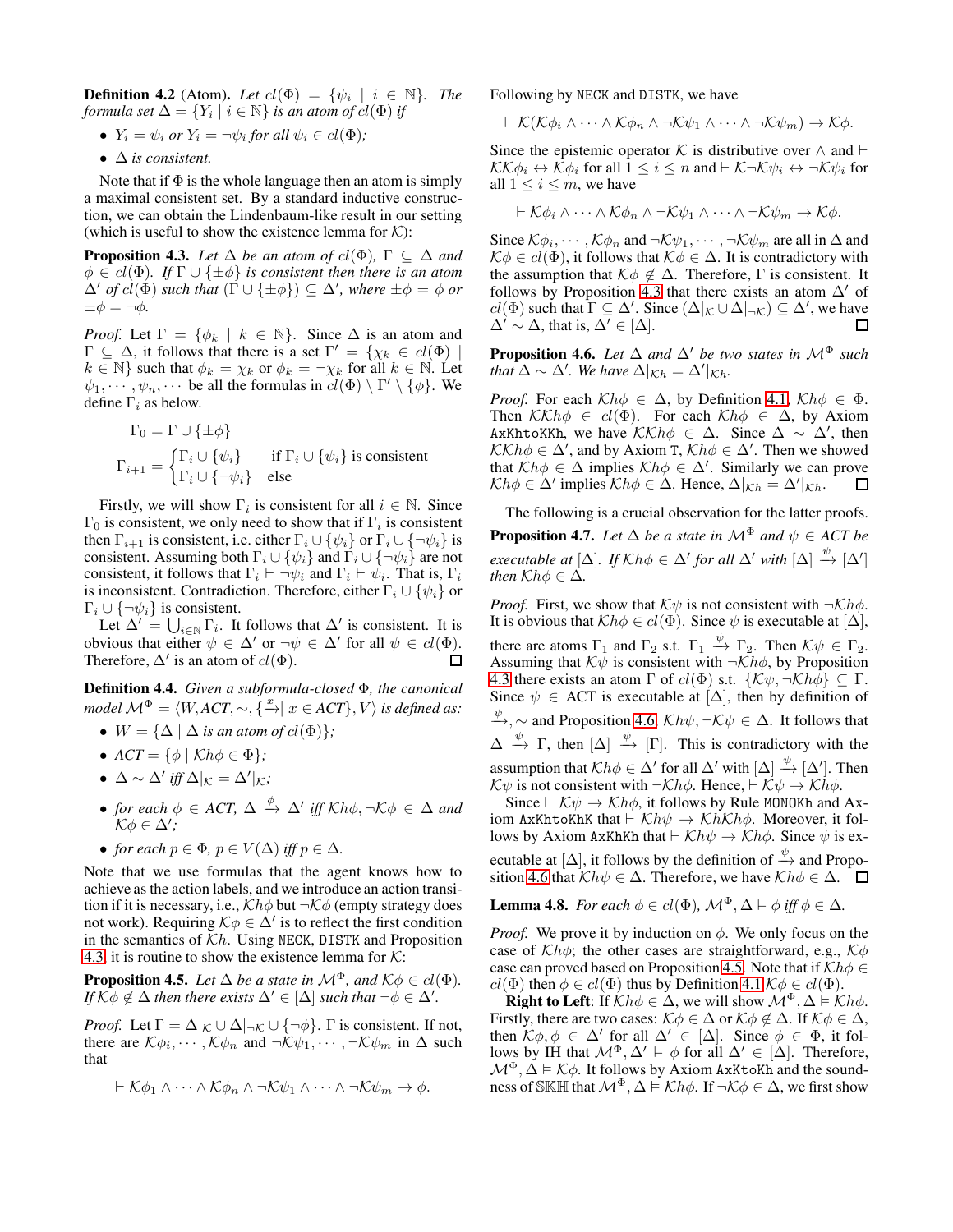that  $K\phi$  is consistent. If not, namely  $\vdash K\phi \rightarrow \bot$ , it follows by Rule MONOKh that  $\vdash$  KhK $\phi \rightarrow$  Kh⊥. It follows by Axiom AxKhbot that  $\vdash \mathcal{K}h\mathcal{K}\phi \rightarrow \bot$ . Since  $\mathcal{K}h\phi \in \Delta$ , it follows by Axiom AxKhtoKhK that  $\Delta \vdash \bot$ , which is contradictory with the fact that  $\Delta$  is consistent. Therefore,  $K\phi$  is consistent.

By Proposition [4.3](#page-5-0) there exists an atom  $\Delta'$  s.t.  $K\phi \in \Delta'$ . Note that  $\phi \in$  ACT. Thus, we have  $\Delta \stackrel{\phi}{\rightarrow} \Delta'$ , then  $[\Delta] \stackrel{\phi}{\rightarrow}$  $[\Delta']$ . Let  $[\Delta'']$  be an equivalence class s.t.  $[\Delta] \stackrel{\phi}{\to} [\Delta'']$ , which indicates  $\Gamma \xrightarrow{\phi} \Gamma''$  for some  $\Gamma \in [\Delta]$  and  $\Gamma'' \in [\Delta'']$ . By definition of  $\stackrel{\phi}{\to}$  and  $\sim$  we get  $K\phi \in \Theta$  for all  $\Theta \in [\Delta'']$ . By IH,  $\mathcal{M}^{\Phi}, \Theta \models \phi$  for all  $\Theta \in [\Delta'']$ , namely  $[\Delta''] \subseteq [\phi]$ . Moreover,  $\stackrel{\phi}{\to}$  is not a loop on  $[\Delta]$  because  $\neg \mathcal{K} \phi \in \Delta$ . Thus, the partial function  $\sigma = \{ [\Delta] \mapsto \phi \}$  is a strategy s.t. all its complete executions starting from  $[\Delta]$  are finite and  $[\Delta''] \subseteq$  $[\![\phi]\!]$  for each  $[\Delta''] \in \texttt{CELeaf}(\sigma, \Delta)$ . Then,  $\mathcal{M}^{\Phi}, \Delta \models \mathcal{K}h\dot{\phi}$ .

**Left to Right:** Suppose  $\mathcal{M}^{\Phi}$ ,  $\Delta \models \mathcal{K}h\phi$ , we will show  $\mathcal{K}h\phi \in \Delta$ . By the semantics, there exists a strategy  $\sigma$  s.t. all  $\sigma$ 's complete executions starting from  $[\Delta]$  are finite and  $[\Gamma] \subseteq [\![\phi]\!]$  for all  $[\Gamma] \in \texttt{CELeaf}(\sigma, \Delta)$ . By  $\overline{IH}, \phi \in \Gamma'$  for all  $\Gamma' \in [\Gamma]$  and  $[\Gamma] \in \text{CELeaf}(\sigma, \Delta)$ . By Proposition [4.5,](#page-5-2) we get  $K\dot{\phi} \in \Gamma$  for all  $[\Gamma] \in \text{CELeaf}(\sigma, \Delta)$ . By Axiom AxKtoKh and Proposition [4.6,](#page-5-1)  $\mathcal{K}h\phi \in \Gamma$  for all  $[\Gamma] \in \text{CELeaf}(\sigma, \Delta)$ .

If  $[\Delta] \notin \text{dom}(\sigma)$ , it is obvious that  $\mathcal{K}h\phi \in \Delta$  because  $[\Delta] \in \text{CELeaf}(\sigma, \Delta)$ . Next, we consider the case of  $[\Delta] \in$  $dom(\sigma)$ , then  $[\Delta] \in \text{CEInner}(\sigma, \Delta)$ . In order to show  $\mathcal{K}h\phi \in$  $\Delta$ , we will show a more strong result that  $\mathcal{K}h\phi \in \Delta'$  for all  $[\Delta'] \in \text{CEInner}(\sigma, \Delta)$ . Firstly, we show the following claim:

<span id="page-6-1"></span>**Claim 4.8.1.** *If there exists*  $[\Delta'] \in \text{CEInner}(\sigma, \Delta)$  *such that*  $\neg \mathcal{K} h \phi \in \Delta'$  then there exists an infinite execution of  $\sigma$  start*ing from*  $[\Delta]$ *.* 

*Proof of claim 4.8.1:* Let X be the set  $\{[\Theta] \in$ CEInner $(\sigma, \Delta)$  |  $\neg \mathcal{K} h \phi \in \Theta$ . It follows that  $[\Delta'] \in X$ and  $X \subseteq \text{dom}(\sigma)$ . We define a binary relation  $R$  on X as  $R = \{([\Theta], [\Theta']) \mid [\Theta] \xrightarrow{\sigma([\Theta])} [\Theta'] \}.$ 

For each  $[\Theta] \in X$ , we have that  $\sigma([\Theta])$  is executable at  $[\Theta]$ . Since  $\neg \mathcal{K}h\phi \in \Theta$ , by Proposition [4.7](#page-5-3) there exists an atom  $\Theta'$ s.t.  $[\Theta] \xrightarrow{\sigma([\Theta])} [\Theta']$  and  $\neg \mathcal{K} h \phi \in \Theta'$ . Since  $\mathcal{K} h \phi \in \Gamma$ for all  $[\Gamma] \in \texttt{CELeaf}(\sigma, \Delta)$  and  $[\Theta] \in \texttt{CEInner}(\sigma, \Delta)$ , we have  $[\Theta'] \in \text{CEInner}(\sigma, \Delta)$ . Then  $[\Theta'] \in X$ . Therefore, R is an entire binary relation on X, namely for each  $[\Theta] \in$ X there is  $[\Theta'] \in X$  such that  $([\Theta],[\Theta']) \in R$ . Then by Axiom of Dependent Choice there exists an infinite sequence  $[\Theta_0][\Theta_1] \cdots$  s.t.  $([\Theta_n], [\Theta_{n+1}]) \in R$  for all  $n \in \mathbb{N}$ .

From the definition of  $R$ ,  $[\Theta_0][\Theta_1] \cdots$  is a complete execution of  $\sigma$  starting from  $[\Theta_0]$ . Since  $[\Theta_0] \in \text{CEInner}(\sigma, \Delta)$ and all complete execution of  $\sigma$  from  $[\Delta]$  are finite, there is a possible execution  $[\Delta_0] \cdots [\Delta_j]$  for some  $j \in \mathbb{N}$  s.t.  $[\Delta_0] =$  $[\Delta]$  and  $[\Delta_i] = [\Theta_0]$ . Therefore,  $[\Delta_0] \cdots [\Delta_j] [\Theta_1] \cdots$  is an infinite complete execution of  $\sigma$  from  $[\Delta]$ .

Therefore, we have  $\mathcal{K}h\phi \in \Delta'$  for all  $[\Delta'] \in$ CEInner( $\sigma$ , s). Otherwise, by claim [4.8.1](#page-6-1) there is an infinite complete execution given  $\sigma$  from [ $\Delta$ ]. This is contradictory with all  $\sigma$ 's complete execution from  $[\Delta]$  are finite, then  $\mathcal{K}h\phi \in \Delta'$  for all  $[\Delta'] \in \text{CEInner}(\sigma, s)$ . Since  $[\Delta] \in$  $dom(\sigma)$ , we get  $[\Delta] \in \text{CEInner}(\sigma, \Delta)$ . Then  $\mathcal{K}h\phi \in \Delta$ .  $\Box$ 

Now let  $\Phi$  be the set of all formulas, then each maximal consistent set  $\Delta$  is actually an atom which satisfies all its formulas in  $\mathcal{M}^{\Phi}$ , according to the above truth lemma. Completeness then follows immediately.

#### Theorem 4.9. SKH *is strongly complete.*

Note that if  $\Phi$  is the set of all subformulas of a given formula  $\phi$ , then  $cl(\Phi)$  is still finite. Due to the soundness of SKH and Proposition [4.3,](#page-5-0) a satisfiable formula  $\phi$  must be consistent thus appearing in some atom, and thus  $\phi$  is satisfiable in  $\mathcal{M}^{\Phi}$ . It is not hard to see that  $|\mathcal{M}^{\Phi}| \leq 2^{2|\phi|}$  where  $2|\phi|$  is the bound on the size of  $cl(\Phi)$ . This gives us a small model property of our logic, then decidability follows.

Theorem 4.10. SKH *is decidable.*

### 5 Conclusion

In this paper we propose an epistemic logic of both (goaldirected) knowing how and knowing that, and capture the interaction of the two. We also present an proof system SKH for this logic. We have shown that SKH is sound and complete w.r.t. the semantics, and that SKH is decidable. We hope the axioms are illuminating towards a better understanding of knowing how.

Note that we do not impose any special properties between the interaction of  $\stackrel{a}{\rightarrow}$  and  $\sim$  in the models so far. In the future, it would be interesting to see whether assuming properties of *perfect recall* and/or *no learning* (cf. e.g., [Fagin *et al.*[, 1995;](#page-7-23) [Wang and Li, 2012\]](#page-7-24)) can change the logic or not.

Our notion of knowing how is relatively strong, particularly evidenced by the axiom AxKhtoKhK :  $\mathcal{K}h\phi \to \mathcal{K}h\mathcal{K}\phi$ , which is due to the first condition of our semantics for  $\mathcal{K}h$ , inspired by planning with uncertainty. We believe it is reasonable for the scenarios where the agent has perfect recall (or, say, never forgets), which is usually assumed implicitly in the discussions on planning (cf. [Yu *et al.*[, 2016\]](#page-7-19)). However, for a forgetful agent it may not be intuitive anymore, e.g., I know how to get drunk when sober but I may not know how to get to the state that I know I am drunk, assuming drunk people do not know they are drunk. The axiom AxKhKh is also interesting in distinguishing different types of knowing how. We have been focusing on the goal-directed knowing how [\[Gochet, 2013\]](#page-7-2), but for other types of knowing how such as knowing how to swim, the axiom may not be reasonable anymore, e.g., I know how to let myself to know how to swim (by registering an excellent swimming course) does not mean that I know how to swim right now. We leave the discussion of other types of knowing how in the future. Another obvious next step is to consider knowing how in multi-agent settings.

# References

<span id="page-6-0"></span>[Ågotnes et al., 2015] Thomas Ågotnes, Valentin Goranko, Wojciech Jamroga, and Michael Wooldridge. Knowledge and ability. In Hans van Ditmarsch, Joseph Halpern, Wiebe van der Hoek, and Barteld Kooi, editors, *Handbook of Epistemic Logic*, chapter 11, pages 543–589. College Publications, 2015.